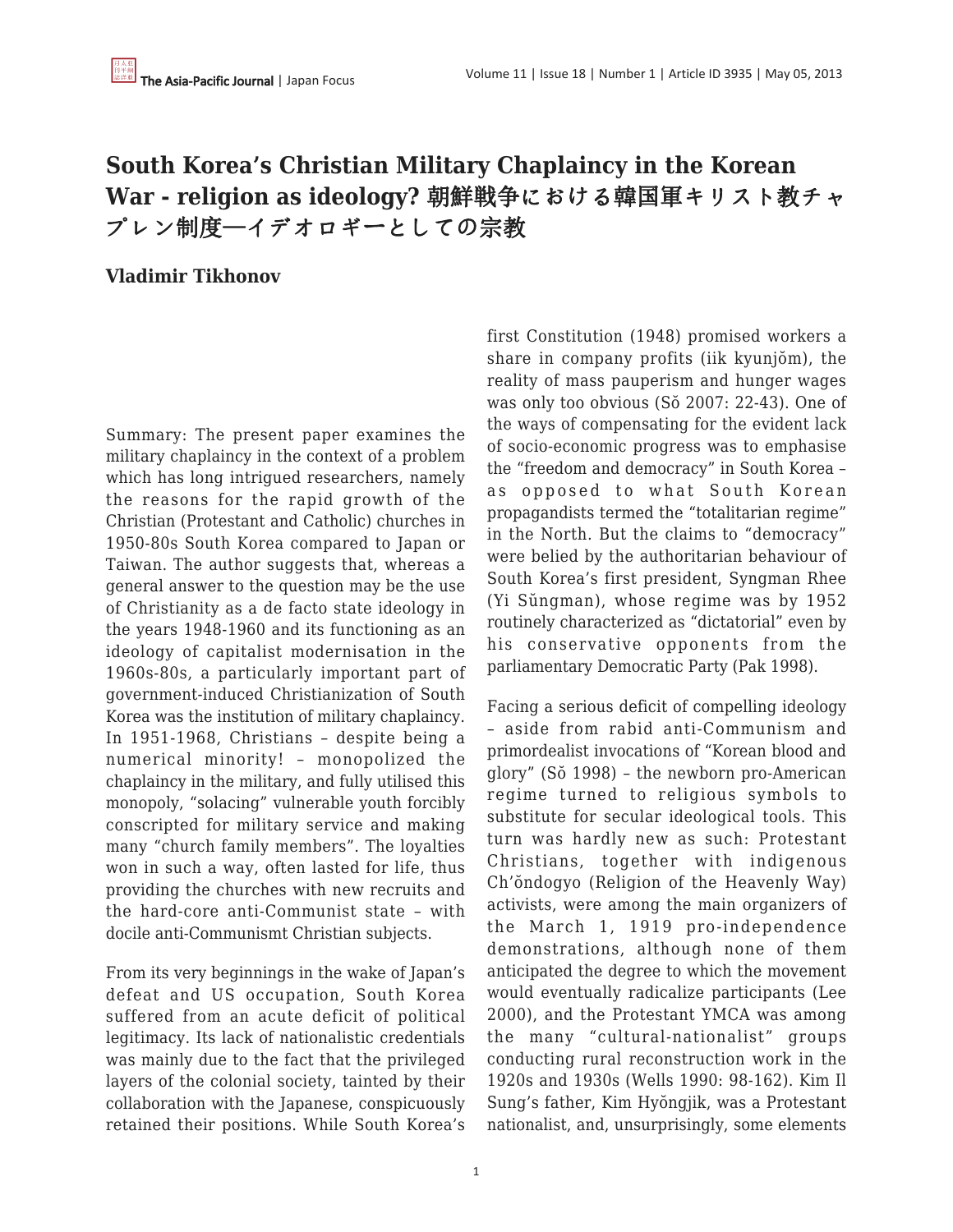

suggestive of formative Christian influences surfaced in the chuch'e (self-reliance) ideology which substituted for Soviet "Marxism-Leninism" in 1960s-80s North Korea (Ch'oe 1986). Raising the status of religious – mainly Christian – ideology to that of state ideology was, however, somewhat new in late 1940searly 1950s South Korea, although state Shinto of colonial times (Grayson 1993) did provide a blueprint of sorts. Syngman Rhee's religious turn was greatly helped by a number of interrelated contextual circumstances:

1. The clashes between Protestant and Catholic establishments and North Korean authorities in 1945-1950 made the overwhelming majority of Korea's Christians North and South into hardcore anti-Communists, and guaranteed their loyalty to Seoul regime. The conflict was hardly inevitable, since North Korea was originally planned as a "people's democracy" where "progressive religionists" were ensured their rightful place as builders of a new society. Mao's China conducted a broadly similar policy too in the early years of the PRC; in Stalin's USSR, by contrast, the Orthodox Church was a target for state suppression in 1930-1941, although its position was strengthened as a part of the wartime "national reconciliation" policy in 1941-1945 (Fletcher 1965). North Korea's initial, rather tolerant, position towards religion seems to have been influenced by the wartime improvement in relations between the Orthodox and the Soviet state. In fact, as a result of the People's Committees'<sup>2</sup> elections in November 1946, 2.7% of their members (94 persons) turned out to be "full-time religion practitioners" (sŏngjikcha); approximately the same share of pastors, priests and monks was among the People's Committee members elected in June 1949 (cited in Kim 2012, 400). However, already in January 1946,

Christian political leaders in the northern

part of Korea, led by the chairman of the Korean Democratic Party, Cho Mansik, defied the Soviet occupation authorities on the issue of the Allies' proposed trusteeship over Korea. The Soviet authorities – unwilling to establish a "friendly" state of their own in the North at this stage – were prepared to enforce the decision of the December 1945 Moscow conference of US, British and Soviet foreign ministers and put Korea under an Allied trusteeship for five years, something right-wing Korean nationalists opposed to (although in reality it could theoretically be one way to keep Korea intact. See Lankov 2001). When Cho was placed under house arrest, a sizeable number of his followers fled south. The conflict between the majority of the Christian leadership and the Soviet and North Korean authorities afterwards was ostensibly ignited by such symbolic issues as Peoples' Committees elections on Sunday, November 3, 1946<sup>3</sup>; in the background, however, lurked the conflict between mostly middle-class and richer Christians, who comprised only about 2-3% of North Korea's overall population<sup>4</sup>, and the new power-holders themselves mostly hailing from and reliant upon the poorer majority of North Koreans (Han'guk Kidokkyo Yŏksa Hakhoe 2009, 45-50). In the end, around 25% of the Presbyterian and 59% of the Methodist pastors from North Korea migrated to the South, together with an estimated 70-80,000 lay Protestant believers and some 6,000 Catholics (Kang 2006: 410-431). Many of these migrants lost their possessions in North Korea, often due to the egalitarian land reform there in March 1946 (on the reform, see Armstrong 2003: 75-85), and that too strengthened their support of the anti-Communist regime in South Korea.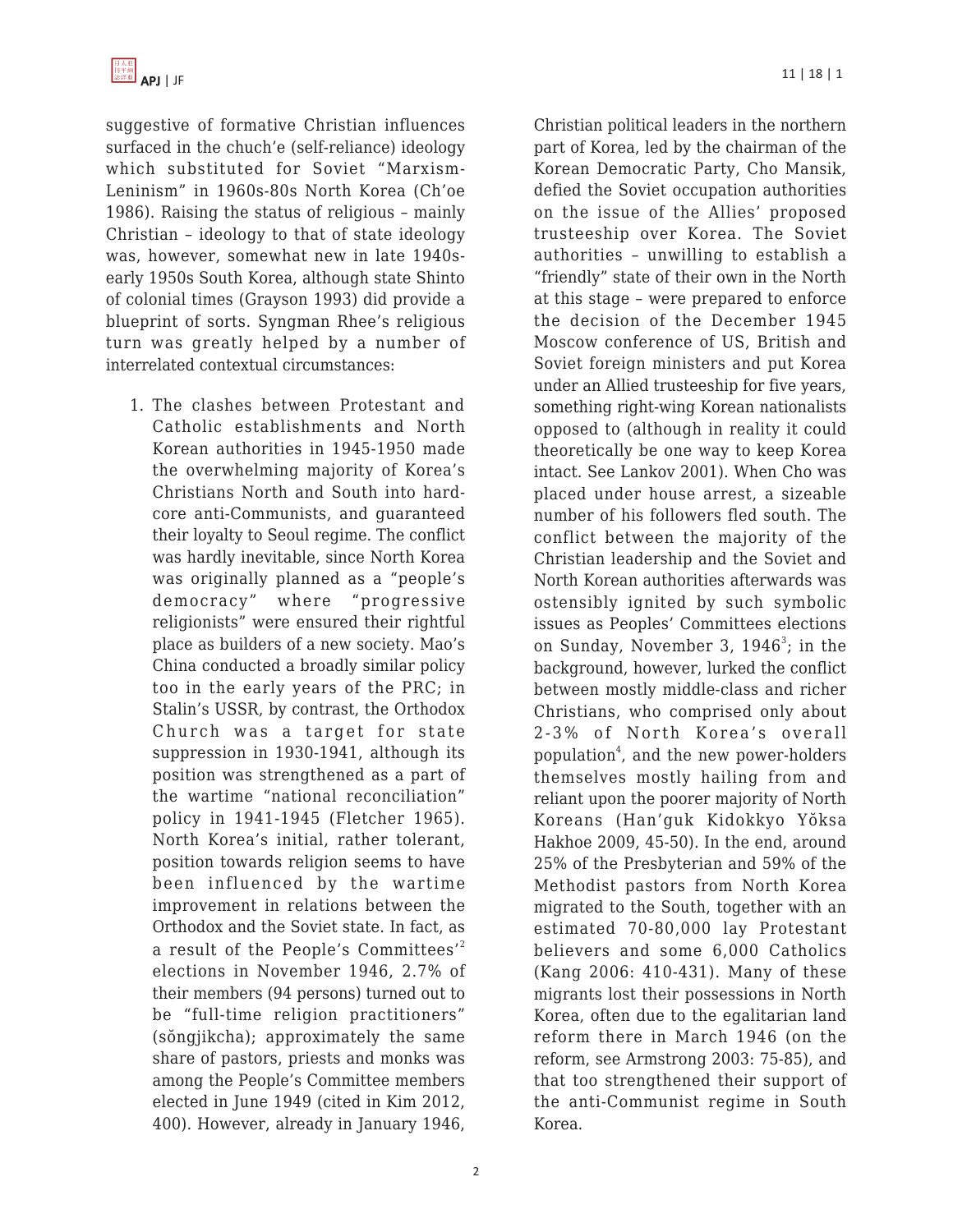

2. A large part of the new ruling elite in South Korea (?) was comprised of Christians, especially Protestants, in a society where only slightly over 2% of the population (500,198 out of the total population of 20,188,641 in 1950) were Protestants. The three most prominent right-wing émigré nationalists who returned to (South) Korea by late 1945 and were contending for leadership – Syngman Rhee (1875-1965), Kim Ku (1876-1949) and Kim Kyusik (1881-1950) – either were devout Protestants or at least experimented with Protestantism at some point in their lives (Kim Ku's case), and all of them agreed that the "new Korea" should be grounded in "Christian ideals" (Han'guk Kidokkyo Yŏksa Hakhoe 2009, 41). 21% of the parliament deputies elected in South Korea in the first-ever separate elections on May 10, 1948 –elections that were seen as illegitimate and were boycotted by most of the Left – were Protestants, a large part of them being wealthier rightwingers. Among the administrative elite, the proportion of Protestants was even higher. 38% of the 242 persons who served as ministers or vice-ministers under the Syngman Rhee presidency in 1948-1960, were Protestants, a large part of them being wealthy individuals with either American or Japanese educational background (Kang 1996: 175-178). Small wonder that in such an atmosphere, the majority of Protestant clergymen identified "democratic spirit", "anti-Communism" and "Christianity" as largely synonymous, and felt committed to "grounding our new country in the Gospels' message", with obvious encouragement from the political authorities who saw them as their strongest, most unwavering supporters (Han'guk Kidokkyo Yŏksa Hakhoe 2009: 43-44). The "inseparable alliance" between the new political and

administrative elites and Christian, especially Protestant, leadership, was further cemented by the Korean War in 1950-1953, as right-wing Christians came to regard the South Korean authorities as their only protectors from the threat of "victimization by Communists". Buddhists felt more estranged from what they – with good reasons – tended to perceive as "Christian government", but the interests of the conservative sangha leaders, mostly abbots of the richer, land-owning temples, were well served by the very moderate South Korean version of the land reform (conducted in 1949-1950) which obliged the peasants to pay for the land they were to receive (Sŏ 2007: 38-43) and additionally protected the landholdings of the temples as long as they were tilled by the monks themselves (Kim 2000: 108-111). Some renowned lay and monastic Buddhist leaders (Chŏn Chinhan, Paek Sŏng'uk etc.) joined Syngman Rhee's government too as ministers, although such cases were relatively rare.

3. Christianity was one of the main links between South Korea and its American sponsors. As Lee Chae-jin formulated it, South Korea as a separate state was a Cold War creation of the Truman administration which primarily viewed it as "a buffer to protect security and integrity of Japan in the larger context of America's regional and global policies" (Lee 2006: 23). As a gateway to Japan, South Korea was a global asset of the United States; at the same time, the Joint Chiefs of Staff came by autumn 1947 to the conclusion that South Korea's military-strategic value was relatively low. This conclusion was accepted by the Truman administration and was reflected in the famous January 12, 1950 speech by Secretary of State Dean Acheson, excluding both South Korean and Taiwan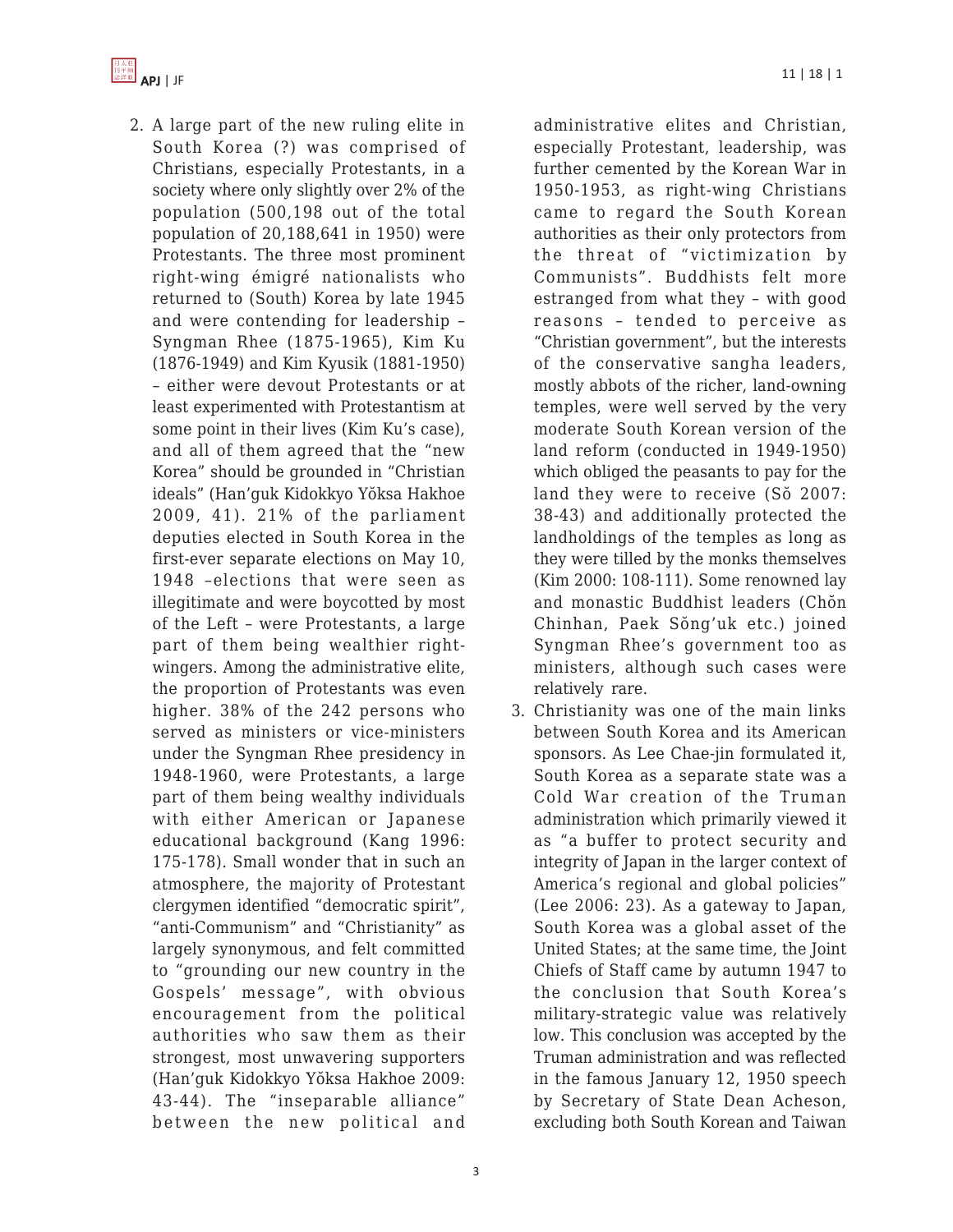from the US "defence perimeter" in the Pacific, which otherwise included the Philippines and, very centrally, Japan (Lee 2006: 24-25). US entry into the Korean War, dictated by the general Cold War paradigm (Cumings 1990: 550), did cement US commitment to its military protectorate in the southern half of the Korean Peninsula, but relations with the Syngman Rhee government remained strained on many counts (Park 1975). In such a situation, the image of South Korea as a "Christian country" could serve as an important element in appealing to the American public an important consideration in obtaining badly needed humanitarian help through Protestant and Catholic churches in the US and elsewhere in the western world. No wonder then that a prominent lay Catholic elder, John Chang (Chang Myŏn, 1899-1966), was selected as South Korea's first ambassador to the US in January, 1949 (Lee 2006: 24). Another good example was the demonstrations organized by South Korea's National Christian Council in June 1949 calling for the adoption of the Korean Aid Bill by the US Congress. "Let the churches of the world unite their forces to protect the church in Korea" was one of the slogans, together with more direct appeals to American Christian brethren (Haga 2012). The chaplaincy in the military – the topic of this paper– was to become yet another link between South Korea and it's not fully reliable, but still indispensable American protector and sponsor. It was fully modelled on the American system – in fact, South Korea was one of the first non-European societies penetrated by American missionaries where such an institution took roots (Kang 2006: 346). US missionaries were also well represented among the pioneering chaplains in the South Korean army. For example, a US Maryknoller with Korea experience since 1931, George M. Carroll (1906-1981), was a chaplain to the United Nations' forces from the beginning of the Korean War and concurrently a member of the committee for the advancement of the establishment of chaplaincy in the Korean army beginning in September 1950. He was later charged with training of the Korean chaplains and translation of the relevant regulations of the US Army into the Korean language. Another pioneer of Korean chaplaincy was William E. Shaw, a prominent Methodist missionary who worked in Korea since 1921 (Haga 2012; Kang 2006: 347). The US army employed 1618 chaplains by 1953 (Johnson 2013), and fighting side by side with it was a huge stimulus for the new-born South Korean army to develop a chaplain corps of its own, a key measure in uplifting Korean civilization.

As the above discussion indicates, religion in the Syngman Rhee government's ideological policy, contained from the very beginning the seeds of a possible conflict between different religions. "Religion" meant first and foremost Christianity in both Catholic and (primarily) Protestant versions, but hardly "native" religions, Buddhism included. It is not that they were deliberately excluded: rather, the very situation in which Christian elites were to dominate the new state and obtain important advantages through their ability to communicate more directly with its chief international backer, led to marginalization of non-Christians. The dominant view of Buddhism as peripheral in relation to Christianity translated also into administrative measures which the Buddhist community perceived as religious discrimination. For example, US military government in Korea made Christmas an official holiday, but did not allow Korean Buddhists to take over the deserted Japanese Buddhist temples despite the fact that fortythree such temples in Seoul were taken under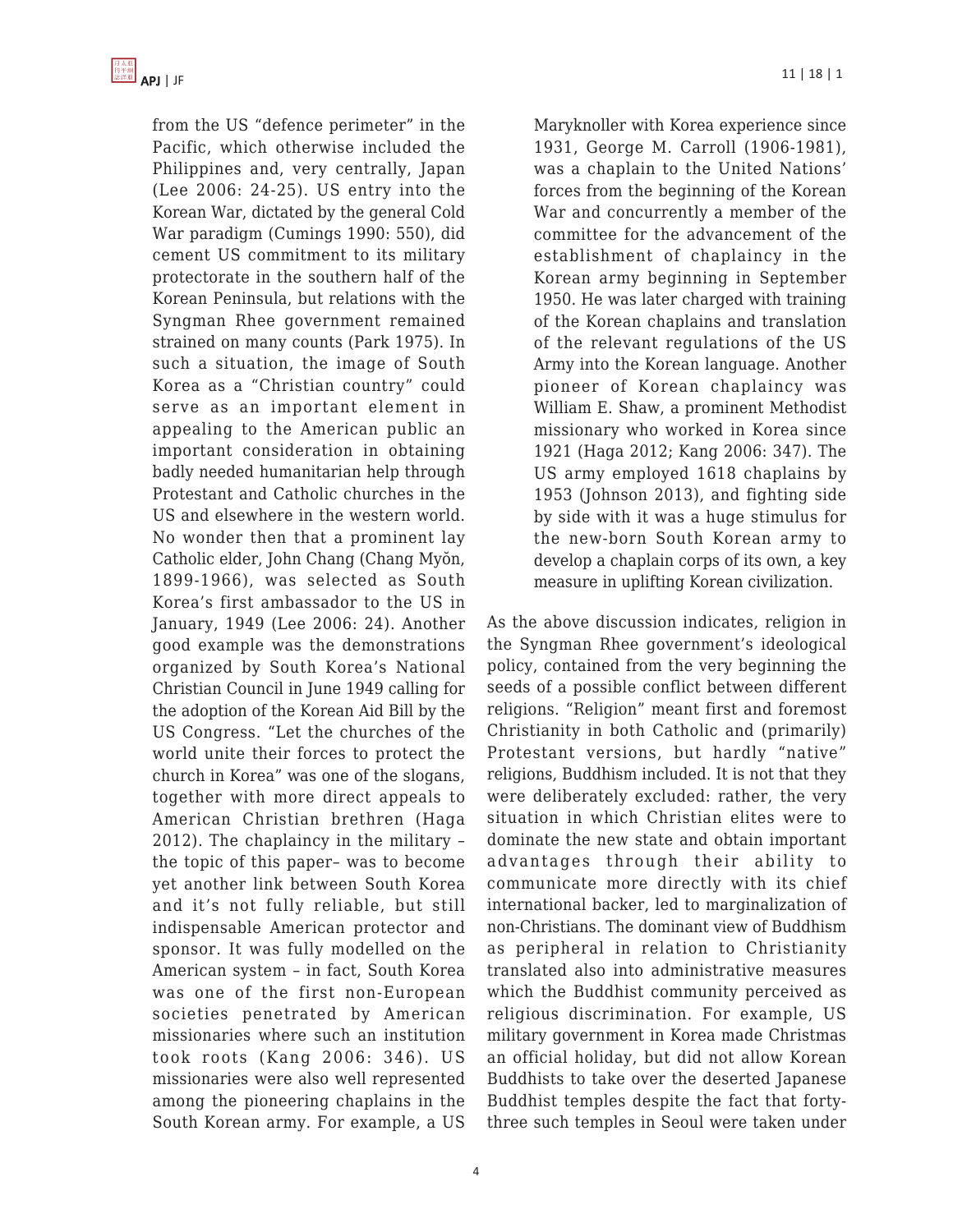de facto control and management of Korean Buddhists after Japanese withdrawal. In the provinces, however, a number of former Japanese temples became the objects of embittered disputes between Korean Buddhists and other claimants (Taehan Pulgyo Chogyejong Kyoyug'wŏn Purhak Yŏn'guso 2008, 25). Nor was the Syngman Rhee administration any more flexible on this issue. However, it conducted the 1949-1950 land reforms in a way arguably less ruinous for the monastic economy than more confiscatory – and thus more egalitarian – reforms in North Korea, allowing the temples to keep the land within atwo km. zone around them. That was one of the factors beyond the willingness of the mainstream sangha to collaborate with the perceived "Christian" government, and to marginalize the few radicals – who protested against the establishment of a separate South Korean state, and wished Korea to remain unified at any cost – within its own ranks (Taehan Pulgyo Chogyejong Kyoyug'wŏn Purhak Yŏn'guso 2005: 162-174). In any case, the alternative – the North Korean regime, which was gradually radicalising on account of the general Cold War confrontation and especially Korean War – looked significantly worse, especially for monks who had collaborated with the Japanese colonial authorities, since the purge of collaborators was one of the main ways in which North Korea was establishing its nationalist legitimacy (on the collaboration between sangha and the Japanese colonial authorities, see Im 1993; on the purge of collaborators in North Korea, see Armstrong 1995). The only remaining realistic alternative was to emulate Christian successes - first and foremost, their success in proselytising. This pattern of institutional behaviour was clearly recognizable in the issue of establishing the Buddhist military chaplaincy, to be treated below.

A part of this "religious turn" in the military pivoted on the chaplaincy - initially purely Christian, established in 1951. The chaplaincy,

a time-honoured institution utilized by the European powers and the US as early as the First World War, gained renewed significance in the global Cold War. In the US military, chaplains were not only expected to prevent demoralization and to assure that soldiers were not won over by radical doctrines. They were also to aid in the "moral strengthening" of the occupied areas of Europe and Japan through active proselytising, and to implement "moral training" programs instituted throughout the armed forces in 1951. These programs were designed to forestall criminal behaviour and venereal diseases in the ranks, as well as curbing rapes and attacks against civilians, to win the "hearts and minds" during the Cold War (Gunn 2009, 87-91). US military chaplaincy was the primary model for its South Korean counterpart; and, not unlike the US chaplains, especially Evangelicals, the South Korean chaplains also regarded their mission as a proselytising one, taking advantage of privileged access to youth experiencing danger and hardships. As for Korean Buddhist efforts at religious propagation inside the military, the pre-1945 Buddhist chaplaincy in the Japanese imperial military (Victoria 1997) was an obvious role model. While there were no Korean Buddhist chaplains during the Pacific War, pro-Japanese Korean Buddhist leaders actively encouraged younger monks to volunteer for the service in the Japanese imperial military – telling them, for example, that they were to "wield the sword which false refute the false and disclose the true, and become military missionaries of Korean Buddhism in battle" (Cited in: Im 1993, Vol. 2, 441). Most of these people retained their influence after 1945 and were keen to utilize once again the past experiences of the wartime collaboration with the state.

In the South Korean case, the establishment of the field chaplaincy was an initiative of Christian leaders, lay and ordained, including some leading military figures in the newly established South Korean army and navy. It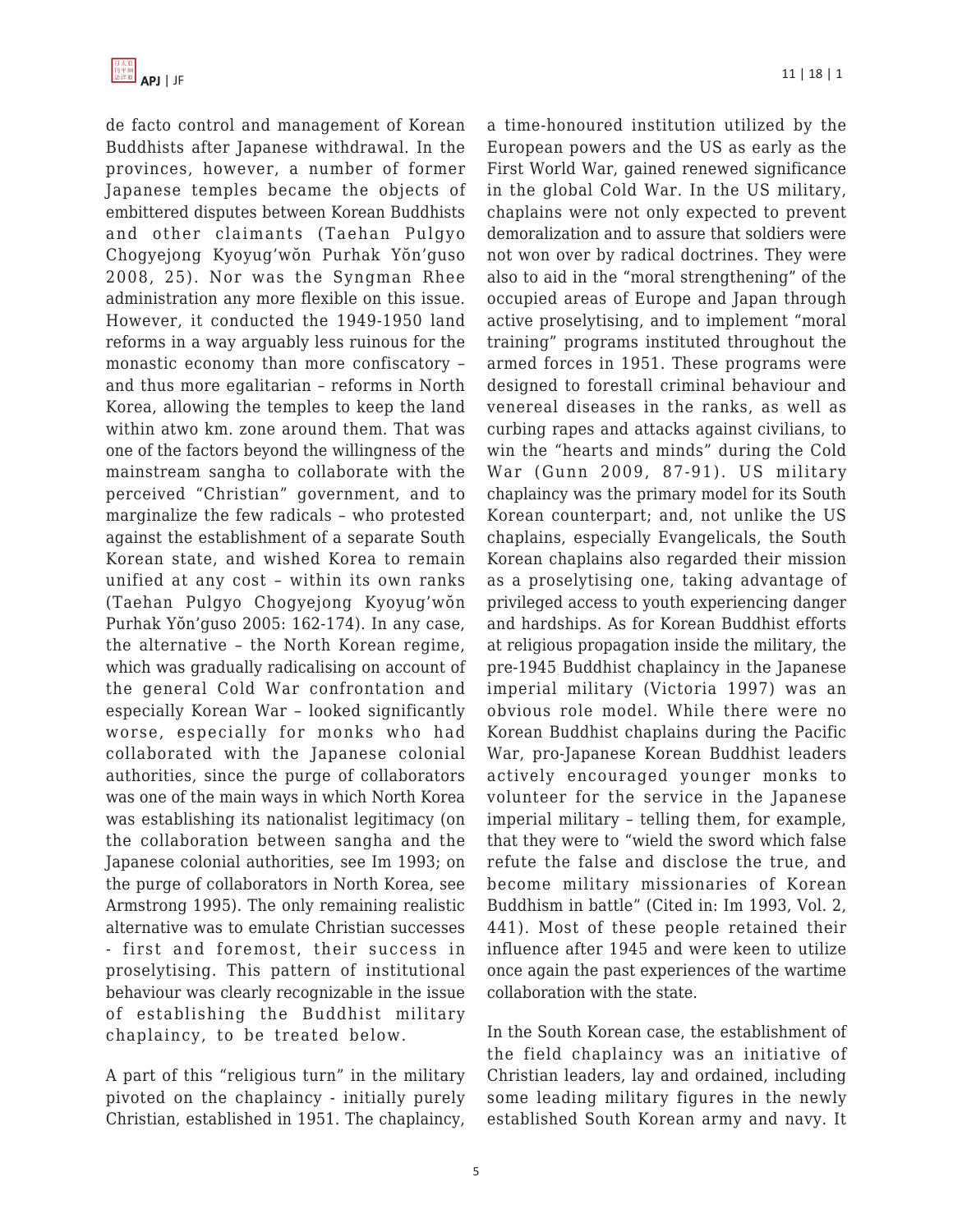was, however, quickly embraced by the Syngman Rhee administration, assumedly in hope that it would ideologically cement the army of the new state lacking nationalistic legitimacy and broadly perceived as externally imposed (oesapchŏk) (Chin 2000: 108-139). However, once established, the chaplaincy played several roles. In addition to spreading the message of Christian anti-Communism – which belonged to the ideological mainstream of the new state – it also functioned as a tool of Christian proselytising, and was partly responsible for the strong numerical growth of the Christian churches in the 1950s and 1960s. As Christians were enlarging their share of the religious market (on this theoretical approach, see, for example, Hadden 1987), their exclusive right to military chaplaincy was increasingly seen as an expression of unduly state favouritism – that is, unfair competition – by the Buddhist community, eager to emulate Christian proselytising methods. In the end, institutional Buddhism succeeded in establishing the military chaplaincy of its own, an event which signified further strengthening of its cohesive ties with the authoritarian anti-Communist state.

This paper shows how the military chaplaincy was established and functioned in the 1950s, how it fulfilled its ideological roles, and what were the competing influences in the process of its institutionalization. It will hopefully help to improve understanding of the role of such a state-sponsored institution as military chaplaincy in the functioning of religious markets under conditions of religious pluralism and relatively activist state building – but it was not fully able to dominate civil society (on "semi-competitive authoritarianism" in 1950s South Korea, see Han 1990). It will also shed some light on the role religion and religious ideology played in the global Cold War, on the forefront of which both parts of divided Korea found themselves by the late 1940s.

The Committee for the Advancement of the

Establishment of the Chaplaincy in the Korean Army (Kunjong chedo ch'ujin wiwŏnhoe) was formed on September 18, 1950. Together with George M. Carroll, mentioned above as one of the "fathers" of the Korean chaplaincy, its members included the most prominent hardline anti-Communists in the Korean church world, Rev. Han Kyŏngjik (1902-2000) from Presbyterian Church and Yu Hyŏnggi (1897-1989) from the Methodist Church. Both were refugees from North Korea, and were appalled by what they deemed a lack of fighting spirit in South Korean soldiers – forcibly conscripted by the government, which most still had difficulties to recognise as their own. The anti-Communist churchmen obviously hoped that the chaplaincy would strengthen the élan of the South Korean troops, and their hope was shared by Syngman Rhee who quickly endorsed their proposal. In fact, a de facto chaplaincy, under the name of "spiritual training" (chŏnghun), was already run by the South Korean navy from 1949 onwards, its chief, Admiral Son Wŏn'il (1909-1980), a son of famed Methodist pastor, Son Chŏngdo (1872-1931), being a firm believer in "Christian spirit" as the only way to effectively lead the South Korean military (Kang 2006: 348). In considering the plan, Syngman Rhee was, however, fearful of opposition within the ranks of the army commanders (Haga 2012). A large part of the middle- and high-ranking officers of the South Korean army were ethnic Koreans with Japanese imperial army experience. Among army officers who received military training before 1948 and eventually reached the full general rank, 226 served in the Japanese army, 44 served in the army of Manchukuo and only 32 fought against the Japanese, predominantly in Korean military units attached to the Guomindang (Han 1993: 130). Some of the former Japanese and Manchukuo officers, notoriously colonel (in 1952 promoted to full general) Paek Sŏnyŏp (b. 1920), infamous for his brutal suppression of the Communist guerrillas in South Korea in 1948-1950, were Christians, but the majority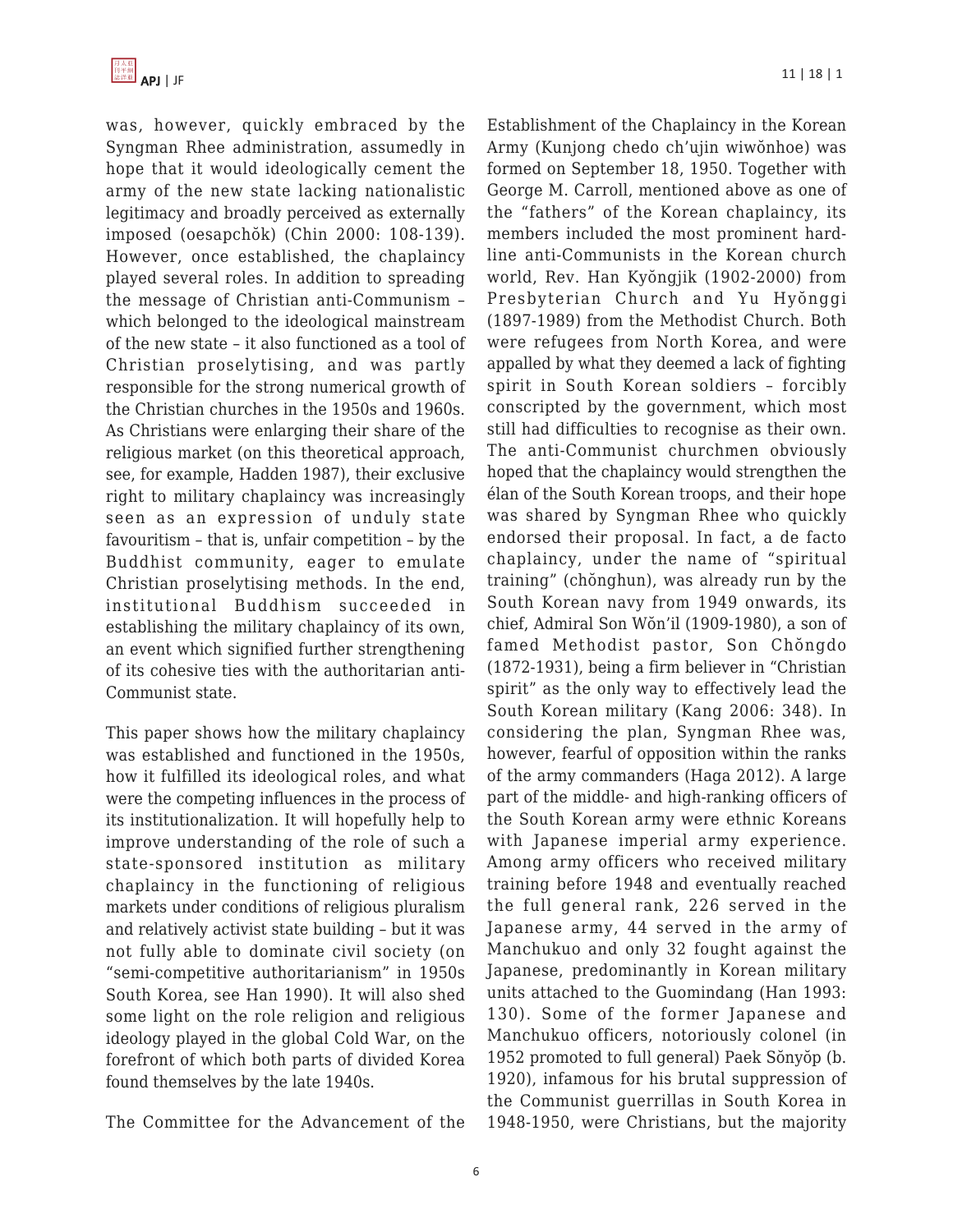

were not. Syngman Rhee feared possible negative reactions in the military ranks to what could appear to be imposition of his own faith onto the soldiers. Thus, when the Bureau of Military Religion (Kunsŭngkwa, later Kunmokkwa) was created in the Personnel Department of the Infantry General Staff on February 7, 1951 (general order no. 31), it was supposed to be staffed by civilians who were to be paid by their own denominations. The first Korean chaplains, trained by Shaw and Carroll, were dispatched to military units in early April 1952; the number reached 139 by June 1952 (Hwang 2008: 193-194).



**A field church in the South Korean army, the early 1950s. [Source](https://apjjf.org/admin/site_manage/details/ki.warmemo.co.kr)**

Rhee's worries notwithstanding, the new institution quickly proved its usefulness to South Korean army commanders. Chaplains and their field churches were instrumental in increasing the number of active, practicing Christians inside the army – under conditions when being Christian practically implied being a committed anti-Communist, and thus, by extension, an active supporter of the South Korean regime rather than a passive victim of forcible conscription. The absolute majority of chaplains were Protestants, mostly Presbyterians and Methodists. By April 1954, out of 296 military chaplains, 35 were Catholics and the rest were Protestants, 209 of them being either Presbyterians or Methodists. The Protestant chaplains built 186 military churches, and succeeded in raising the percentage of Protestants in the army to 20%, almost five times higher than the share of Christians in the general population at that time (Kang 2006: 349). Especially important for Syngman Rhee's anti-Communist cause was the ministry to the North Korean and Chinese prisoners of war incarcerated – under rather appalling conditions (Lee, Kang and Huh, 2013) - in a specially built concentration camp on Kŏje Island near the southern coast of Korea. There, Harold Voelkel (1898-1984, Korean name: Ok Hoyŏl), an experienced missionary who first came to Korea in 1928, and some twenty of his Korean colleagues in chaplaincy were busy converting the prisoners to Christianity and anti-Communism. The results were considered excellent: 15,012 out of some 140,000 North Korean POWs became believers by April 1952, and several tens of thousands more showed at least some interest in the evangelization activities in the camp, some evidently in hope of receiving better treatment, and some genuinely adopting Christianity as a personal way, both psychological and sociopolitical, out of the predicaments of national division, war and detention. Voelkel and his Korean colleagues made a sizable contribution to making more than 80,000 North Korean POW decide to reject repatriation to the North (Kang 2006: 349-351; Yi 2010). As a reward, the status of chaplains was quickly raised. On June 16, 1952, all 139 active-duty chaplains were given the status of salaried civilian employees of the South Korean military and in December 1954, were further promoted to active-duty military officers (hyŏn'yŏk changgyo) (Kang 2006: 347). By this time, the South Korean military chaplaincy fully resembled its US prototype. With one significant difference – while the US military had non-Christian (namely Jewish) chaplains already from 1862, South Korea – in which, unlike the US, Christians were numerically a tiny minority – at first did not allow any non-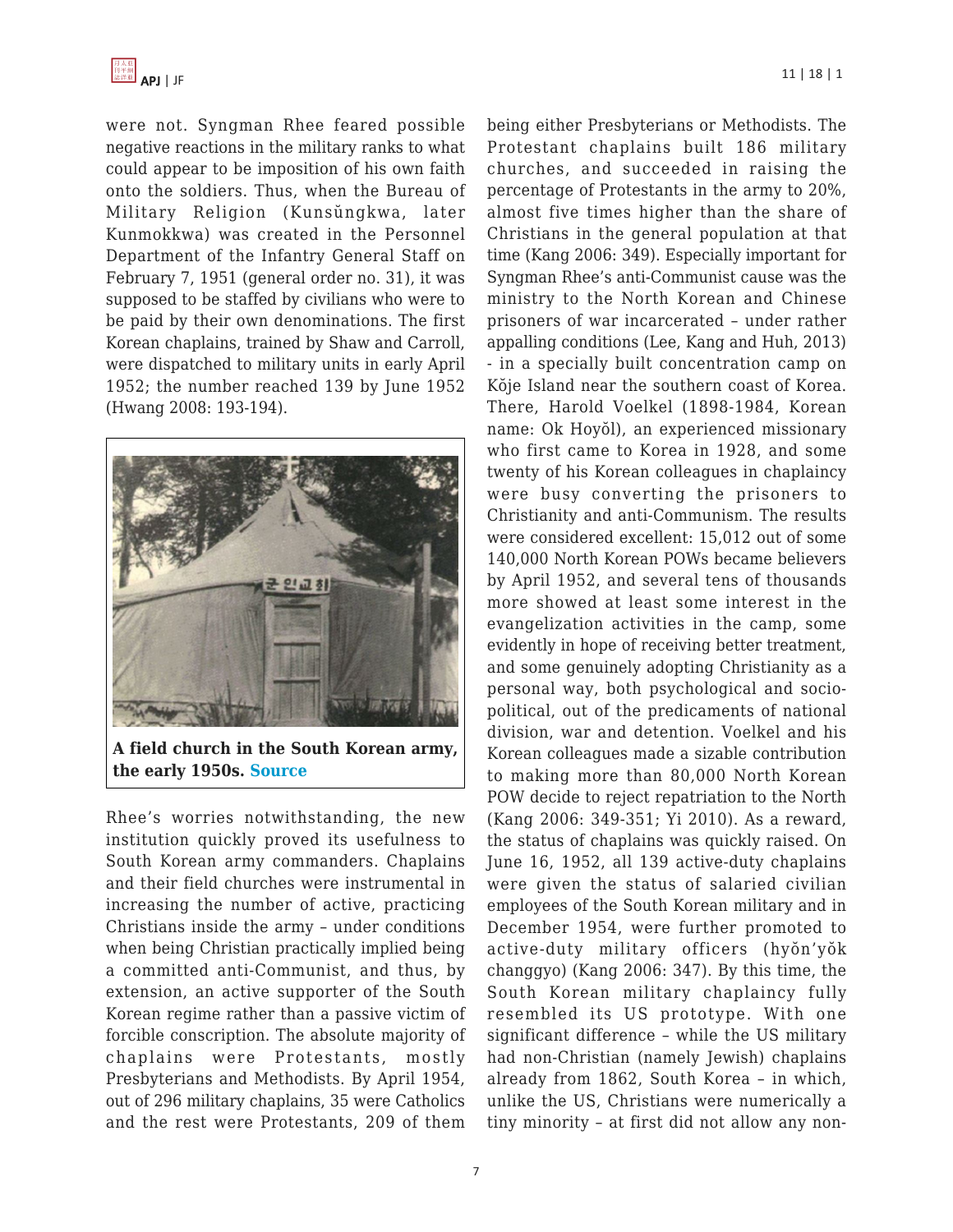

Christian denominations in its chaplaincy services. This fact testifies to the degree of Christian influence inside the South Korean elites of the 1950s, and also to the paramount importance of Christianity to Syngman Rhee's state, as well as the degree of Christian loyalty to the militantly anti-Communist South Korean regime.



**US military church and the US and South Korean chaplains together with Sunday school children. Late 1950s, South Korea. [Source](https://apjjf.org/admin/site_manage/details/ki.warmemo.co.kr)**

Buddhists found themselves in incomparably more difficult circumstances than Christians during the Korean War for a number of reasons. First, they did not dispose of any comparable resources, since, unlike Christians, they received no significant financial or other help from abroad. Foreign humanitarian, financial and technical help was of huge importance in a country almost completely destroyed by the war, and almost half of the foreign aid organizations which joined the Korean Association of Voluntary Agencies (KAVA), were Christian. US Presbyterians alone raised USD 1,800,000 for Korea in 1950-1954 (Rhodes and Campbell 1965: 322), and much of this money was channeled through Korean churches, which gave them an enormous advantage in the domestic religious market. By contrast, institutional Buddhism lacked not only any aid from outside, but also international network of contacts aside from its leaders' participation in the World Fellowship of Buddhists' meetings beginning from the second meeting in Japan in 1952 (Taehan Pulgyo Chogyejong Kyoyug'wŏn Purhak Yŏn'guso 2000: 69). Second, as described above, the Buddhists were much more alienated from the new state's power centres than Christians. Third, the three year war destroyed a large number of richer temples (Pongsŏnsa, Kŏnbongsa, Naksansa, Wŏlchŏngsa etc.) which before the war had contributed significantly to the Korean Buddhists' Central Executive Committee (Taehan Pulgyo Chung'ang Ch'ongmuwŏn), further undermining its economic position (Taehan Pulgyo Chogyejong Kyoyug'wŏn Purhak Yŏn'guso 2000: 69). Finally, Syngman Rhee, in his populist attempts to position himself as a devoted anti-Japanese patriotic fighter, initiated on May 20, 1954, a campaign for expulsion of the married ("Japanized") monks from Korean temples. Since the married monks were in the majority, the campaign opened the gates for embittered struggles between celibate and married monks over control of the temples, and left little room for other concerns until the early 1960s, when the state started to intervene more systematically to sort out the conflict (Taehan Pulgyo Chogyejong Kyoyug'wŏn Purhak Yŏn'guso 2005: 196-228). This explains why institutional Buddhism was in no position to forcefully protest the discrimination to which it was subjected as a result of establishment of a Christian-only chaplaincy in the country in which the majority of the actively religious population was predominantly Buddhist, especially in the countryside. The inability to protest on the level of organized Buddhism did not mean, however, that some individual monks, temples and monastic groups did not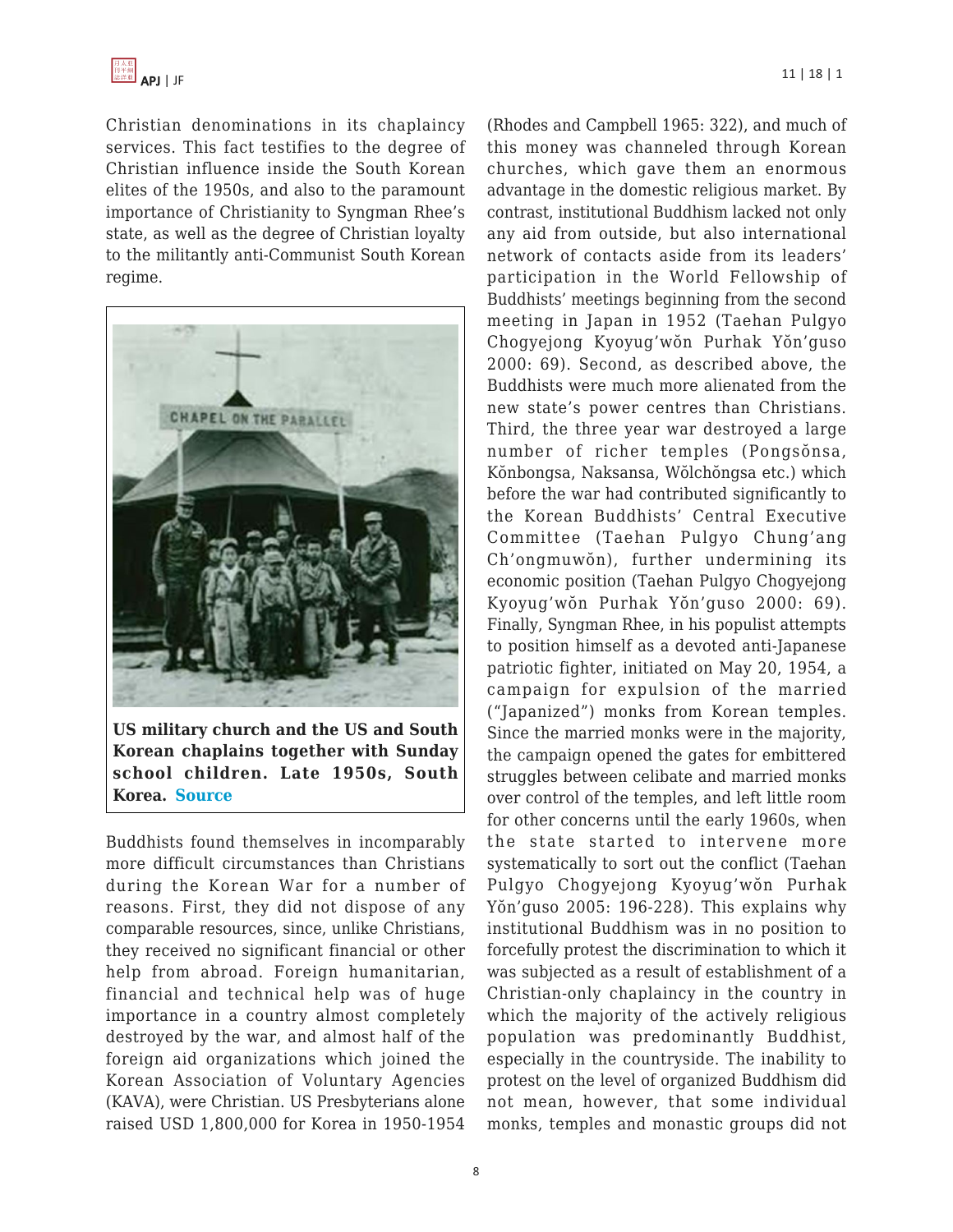

attempt to challenge the newly established Christian monopoly on such an important institution in a hard-core conscription society (Moon 2005) as military chaplaincy. Some of these attempts are also noteworthy for the ideology deployed to legitimise the state violence of the Korean War in the name of Buddhist religion and traditions. For example, the official mouthpiece of Korean Buddhism, Pulgyo Sinmun, editorialized in 1964 – in an attempt to persuade the military to allow the Buddhist chaplaincy in its ranks – that only Buddhism, "the essence of our national tradition", with its "brilliant traditions of state protection", had imbibed the "view of life and death acutely needed by the soldiers". Buddhism – in addition to being a good "spiritual weapon" making soldiers more willing to die for the state – was also advertised as the "religion of harmony best suited to the military chain of command", since, unlike Christians, Buddhists were not supposed to distance themselves from non-believers (cited in Hwang 2008, 206). In a way, Buddhist leaders were struggling for the attention of the military bureaucracy, begging to beutilized as a "weapon" in the anti-Communist crusade.

The first to attempt compete with the Christians in the field of military chaplaincy were middle-level Buddhist leaders based in Southern Kyŏngsang Province, especially those based in areas around Pusan, which were never occupied by the North Korean army and were the least devastated by the war. Mansan (O Kwansu, 1900-1971), a married monk who worked as a missionary at Southern Kyŏngsang Provincial Buddhist Executive Committee (Kyŏngnam Chongmuwŏn), took the initiative and secured the cooperation of several local monks, some of them, as abbots of temples in and around Pusan, were able to mobilize resources needed for chaplaincy. Some of these monks later came to play an important role on the Korean Buddhist scene – Yi Pŏphong, the Japanese-educated and married abbot of Pusanbased Kŭmsusa, is currently the spiritual head of Avatamsaka-sutra-based Wŏnhyojong (Wŏnhyo Order), and Tŏg'am (An Hŭngdŏk, 1912-2003), also a Japanese-educated married monk, was to become one of the leaders of the separate order for married monks, the T'aegojong (T'aego Order), which would be established in 1970. The activist monks were able to visit at least some front-line military units due to help rendered by some commanding officers who were either Buddhists or favourably inclined towards Buddhism. One of them, then colonel (later general) Ch'oe Honghŭi (1918-2002), became well-known as a systematiser of t'aekwŏndo (a Korean martial art) in the late 1950s; another, Sin T'aeyŏng (1891-1959), a lieutenant-general, was to become the South Korean Minister of Defense during the last period of the war (March 29, 1952 to June 30, 1953). Both had Japanese military experience. Sin, who entered the Japanese Imperial Army Academy in 1912, was often mentioned as one of the "elders" of one of the influential groups inside the South Korean military, namely the network of Japanese Imperial Army Academy alumni. Ch'oe, a Hamgyŏng Province native who was proud of his mastery of Confucian classics, seemed to intensely dislike the "Christian general" Paek Sŏnyŏp, who was especially favoured by fellow Christian Syngman Rhee. Yet another important helper was a married monk, Posŏng (Chŏng Tusŏk, 1906-1998, later the supreme spiritual leader of T'aegojong), who served as a Korean Army Academy teacher during and after the Korean War, and was seemingly alienated by Christian hegemony there. In the end, either pro-Buddhist sympathies or antipathy towards Christianity on the part of some important military figures laid the foundation for an "informal" chaplaincy conducted by some Buddhist clerics during the war. With the assistance of friendly commanders, they were even able to build the first, short-lived military Buddhist temple, Towŏnsa (Kangwŏn Province, Yanggu County), close to the DMZ, in a mountainous area where several military units were based (Ch'oe 1997: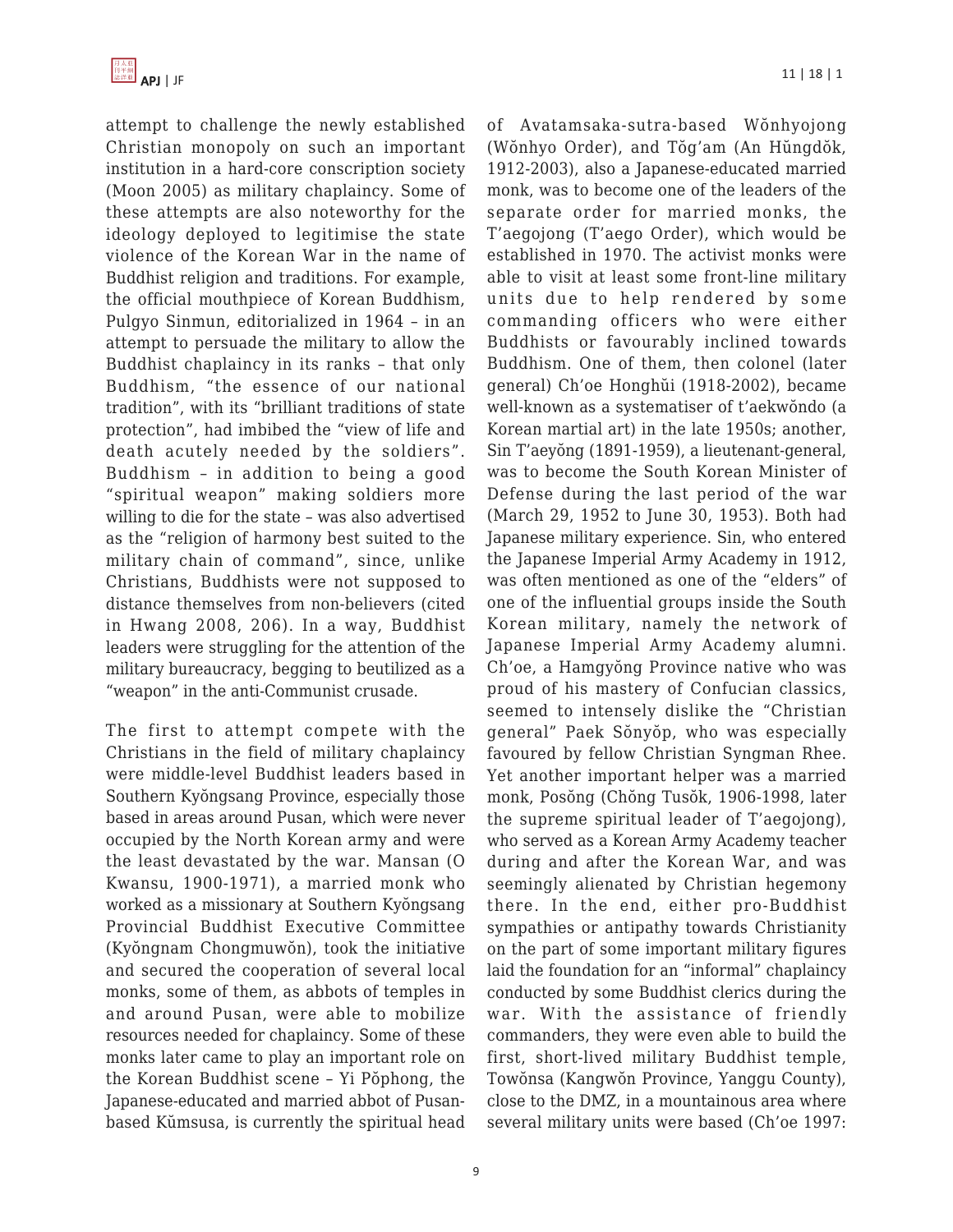301-302; Han 1993: 167-173; Hwang 2008: 192-198).

What was the message that activist monks sought to extend to the soldiers? The declaration of intentions drawn up by the 15 member-strong Society for Buddhist Missionary Work in the Army (founded March 7, 1951), mentioned such standard themes of South Korean propaganda as "sacred war" (sŏngjŏn) and "unification of the country through the destruction of Communism" (myŏlgong t'ong'il). It also mentioned, however, military chaplaincy as the "first step toward making of a Buddhist world" (segye purhwa), as well as the "spirit of hwarangs" as the "guiding philosophy" of the South Korean army (Hwang 2008: 197). It was indeed so, in a way. The Japanese-educated historian Yi Sŏn'gŭn (1905-1983), one of the chief ideologists of the Korean military (appointed chief of the Spiritual Training Department Chŏnghunkwa of the Ministry of Defense in February 1950), wrote and published in 1950 a book in which he – as an admirer of bushido – suggested that the hwarang organization of aristocratic youth in the sixth-tenth century Silla Kingdom (on this organization, see Lee 1993: 101-107), with its distinctive culture of battlefield self-sacrifice, was the source of a "genuinely Korean spirit", as well as a "spirit of anti-Communism" (Yi 1950). Since two of the hwarang organization's early seventh-century members were known to have received their "five commandments" from a well-known Buddhist preceptor, Wŏn'gwang (541-630?), and the fourth of these commandments prescribed never to retreat in battle (for English translation of the commandments see Lee1993: 100), the selfstyled Buddhist chaplains would claim that the brave South Korean soldiers were indeed upholding Buddhist priest Wŏn'gwang's "five commandments" (Hwang 2008: 197). In a way, the ample appropriation of Korean ancient history – in which Buddhism did play a crucially important role – for the sake of developing South Korea's distinctive brand of cultural and

historical nationalism helped the activist monks to root their claims to nationalistic legitimacy in the military's own ideological guidebooks. The traditional-style Buddhist chant written and put to music by Mansan, Chonggun hoesimgok (The Melody of Converting one's Heart while Following the Army), again mentioned Wŏn'gwang's "five commandments" as the "greatest spiritual weapon" the South Korean army possessed. In reality, however, much of the "ideological work" by the Buddhist monks in the army was about distributing the amulets and pictures of Avalokiteshvara (Kwan'ŭm) and rings with Amitabha's image, all supposed to assuage the loneliness and fear the soldiers felt, and conducting funeral services for fallen soldiers, 65% of whom reportedly were from Buddhist families (Hwang 2008: 198-199).

The enthusiasm of some Buddhist figures notwithstanding, the May 6, 1952 petition of the Society for Buddhist Missionary Work in the Army, in which it asked the Defence Ministry to grant Buddhist chaplains the same status as their Christian colleagues, was rejected. Given both the political and diplomatic weight of the Christian community and its unwavering support for the Syngman Rhee regime, it was deemed wiser to keep its lucrative monopoly on religion inside the army ranks intact. The Buddhist community was in no position to protest, for reasons enumerated above, and concentrated on missionary work in units whose commanders were supportive. Ch'oe Honghŭi was reportedly one such commander who used his military authority and connections to help rebuild an important temple, Naksaksa, in Kangwŏn Province. Yet another crucially important field of Buddhist missionary work was the Korean Army, Naval and Air Forces Academies, whose graduates could potentially help institutional Buddhism in a society in which the military was among the most dominant institutions (Hwang 2008: 200-201).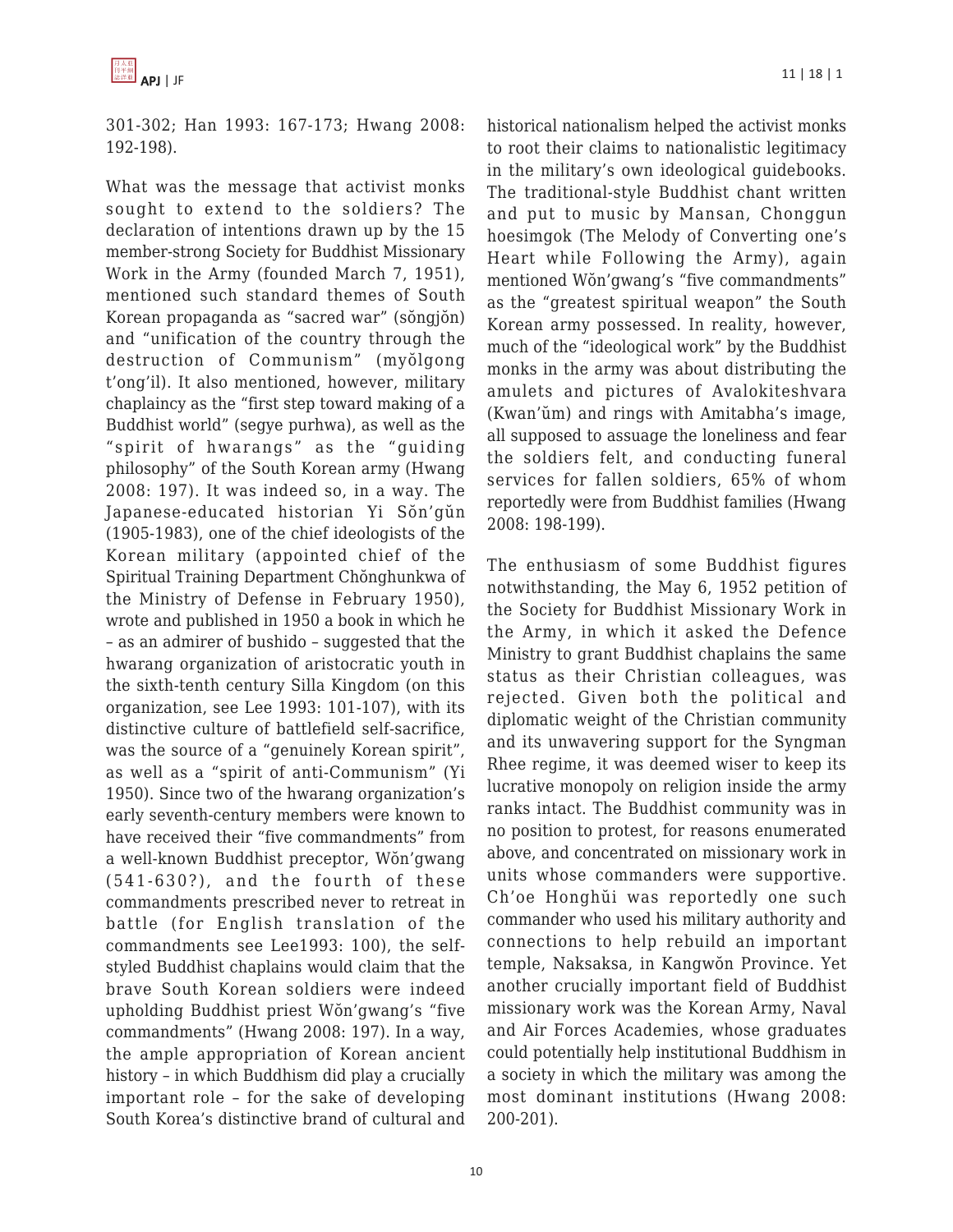

From the very inception of the service academies, Christians dominated them, and Buddhist activists had to fight an uphill battle. By 1966, at the most technologically advanced Air Force Academy, Protestants comprised 34.7% of the student body, and Catholics an additional 20.5%. In the largest and most influential Army Academy, Protestant students accounted for 24.2% and Catholic students for 17.1% of the total respectively (Kang 2006: 355). Christian churches were quickly expanding in the 1950s and 1960s, and by 1970, Protestants alone constituted approximately 10% of the South Korean population (Han'guk Kidokkyo Yŏksa Hakhoe 2009: 116), but even taking this into account, the share of Christians among academy students greatly exceeded that among the general population. The main reason for such a phenomenon was the strong position of Christians among the academies' teachers, as well as among the South Korean elite in general; Christian faith counted as one of the factors of personal success. Sometimes, Christianity was even forcibly promoted – both by teachers and senior students (sŏnbae) who wielded significant power over younger students. Yu Sangjong (brigadier general) – the Buddhist officer who later made decisive contribution to the establishment of the Buddhist chaplaincy in the late 1960s – remembers that his school seniors made church attendance obligatory to him and his fellow students. Christianity was seen as "American/civilized religion" and a symbol of state loyalty. Buddhist monks could not enter the Army Academy unless they changed the traditional robes for "civilized" Western suits (Pak 2009). Despite all odds, and, significantly, with the help of the two future military dictators of South Korea, Chŏn Tuhwan (Chun Doo-hwan) and No T'aeu (Roh Tae-woo) – both were Yu's seniors at the same academy at that time, and both were Buddhists – Yu succeeded in organising the first-ever Buddhist students' society at the Army Academy in 1954. The Naval Academy followed suit in 1959 and the Air Force Academy – in 1960 respectively (Pak 2009). Some former members of this society – Pak Hŭido (b. 1934, the Army Chief of Staff in 1985-1986), Yi Sŏkpok (former commander of Army's fifth division, currently chairman of the Buddhists Society for Defending the Republic of Korea Taehan Minguk Chik'igi Pulgyodo Ch'ongyŏnhap), Sŏn Yunhŭi (former commander of the South Korean military police) and others – later played central roles in developing cohesive ties between the military and Buddhist establishments (Pak 2009).



**A prayer meeting of the Protestant military chaplains, 2011. [Source](http://pann.news.nate.com/info/250538748)**

In conclusion, although the Syngman Rhee regime's favouritism towards Christians in general and especially close ties with Protestants did not save it from a relatively easy demise in April 1960 as a result of a "student revolution" – grounded in the frustration of the middle classes, and especially younger, educated urbanites at the lack of socio-economic development, the "privatisation of power" by ruling groups and their underlings and subsequent corruption (Sŏ 2007: 266-300) it did have important consequences. The number of Protestant believers alone grew thrice in 1950-1960 (Han'guk Kidokkyo Yŏksa Hakhoe 2009: 116), and the Christian chaplaincy system in the military contributed significantly to this growth. Under the "Christian president" Syngman Rhee, most commanding officers, their own personal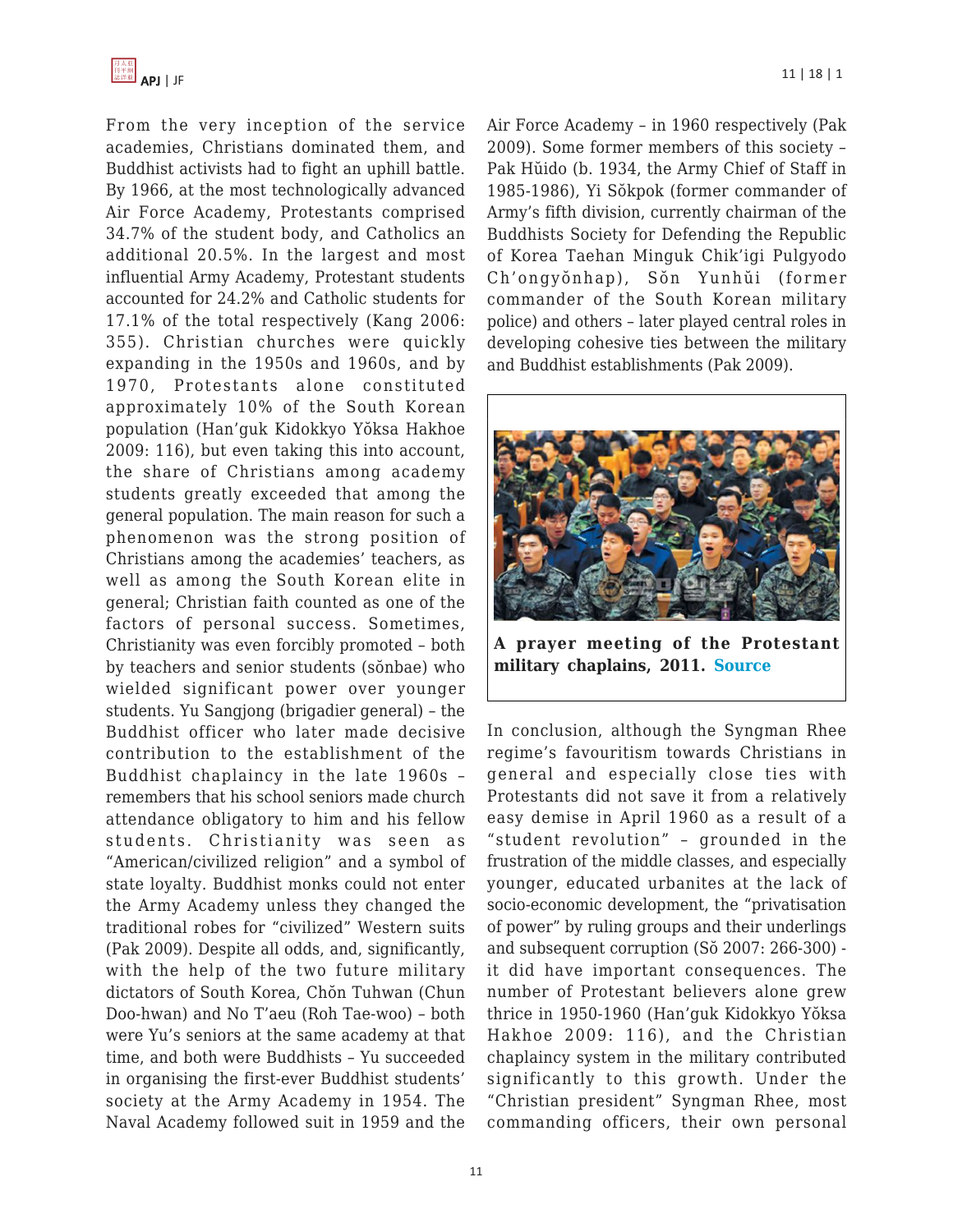religious affiliation notwithstanding, provided chaplains with privileged access to barrack life, and chaplains made use of the resources made available to them by their congregations to win soldiers' "hearts and minds" (Kang 1996: 352-353). The soldiers who became Christians in such a way, tended to have long-lasting loyalty to the denomination they first encountered while undergoing the deprivations of military service, and, by extension, to become loyal to the hard-core anti-Communist state that the churches whole-heartedly supported. Consequently, the South Korean state, its initial externally imposed characteristics notwithstanding, was able to gradually win a sort of Gramscian "ideological hegemony" in society. "Christian presidents" did not emerge in South Korea after Syngman Rhee's overthrow in 1960 and until Kim Youngsam's (Kim Yŏngsam) assumption of presidential powers in 1993. However, conservatively interpreted Christianity, especially in the form represented by the "mammoth churches", with their message that "God blesses the rich" and extreme anti-Communist rhetoric, did become one of the important ideologies of the quickly developing industrial capitalism in South Korea (Kim 2012). A small minority of left-wing Protestants in pre-1950 South Korea relocated to North Korea either immediately before or during the Korean War, as their survival in the anti-Communist "fortress state" in South Korea was close to impossible. Rev. Kim Ch'angjun (1890-1959), a US-educated Methodist pastor who ended up as one of the foremost critics of US war crimes in 1950-53 in Anglophone publications abroad, and was ultimately buried in the Patriotic Martyrs' Cemetery in Pyongyang, is a case in the point. Interest in labour, human rights and unification reappeared among a minority of Korean Christians only in the 1970s, in the course of the struggle against the semi-fascistic Yusin (revitalization) system (1972-1979) (Yi 2001, 374-380).

Buddhists remained in the majority among South Korea's religious population in the 1950s, but were in a comparatively weaker position due to their relative alienation from state power, relatively weaker economic position vis-à-vis the Christian churches lavishly supported by the Korean state and from abroad, weaker nationalist legitimacy (on account of their full-spectrum collaboration with the colonial powers from 1910 to1945 and the well-known images of the "Japanized" married monks), and preoccupation with internal affairs from the beginning of the purge against the "Japanized" monks initiated on May 20, 1954 by Syngman Rhee himself with devastating effects on institutional Buddhism. Thus, it lacked the negotiating power vis-à-vis the state needed to formally challenge the Christian monopoly on military chaplaincy. Some activist monks attempted, however, to make local, de facto challenges to the Christian monopoly by mobilising a network of sympathetic non-Christian officers, and by deploying Buddhism's own version of religious legitimization for state violence, deliberately linked to state-promoted nationalistic discourses on "hwarang spirit". In a way, instead of trying to resist the state which openly engaged in practices of religious discrimination in favour of Christians, Buddhists – the monastic establishment being just as anti-Communist as their Christian counterparts – entered a "competition in loyalty" of sorts against the Christians. The successes were limited in the 1950s, but more pronounced in the 1960s and 1970s when new, non-Christian military dictators, interested in winning the allegiance of the predominantly Buddhist rural and lower-class urban populations, entered into an ideological alliance with the conservative monastic establishment, allowing the latter to fully deploy its doctrine of "state-protected Buddhism" (hoguk Pulgyo). The Buddhist chaplaincy in the military was established in 1968, first and foremost because Buddhists were a significant group among South Korean troops sent to fight in the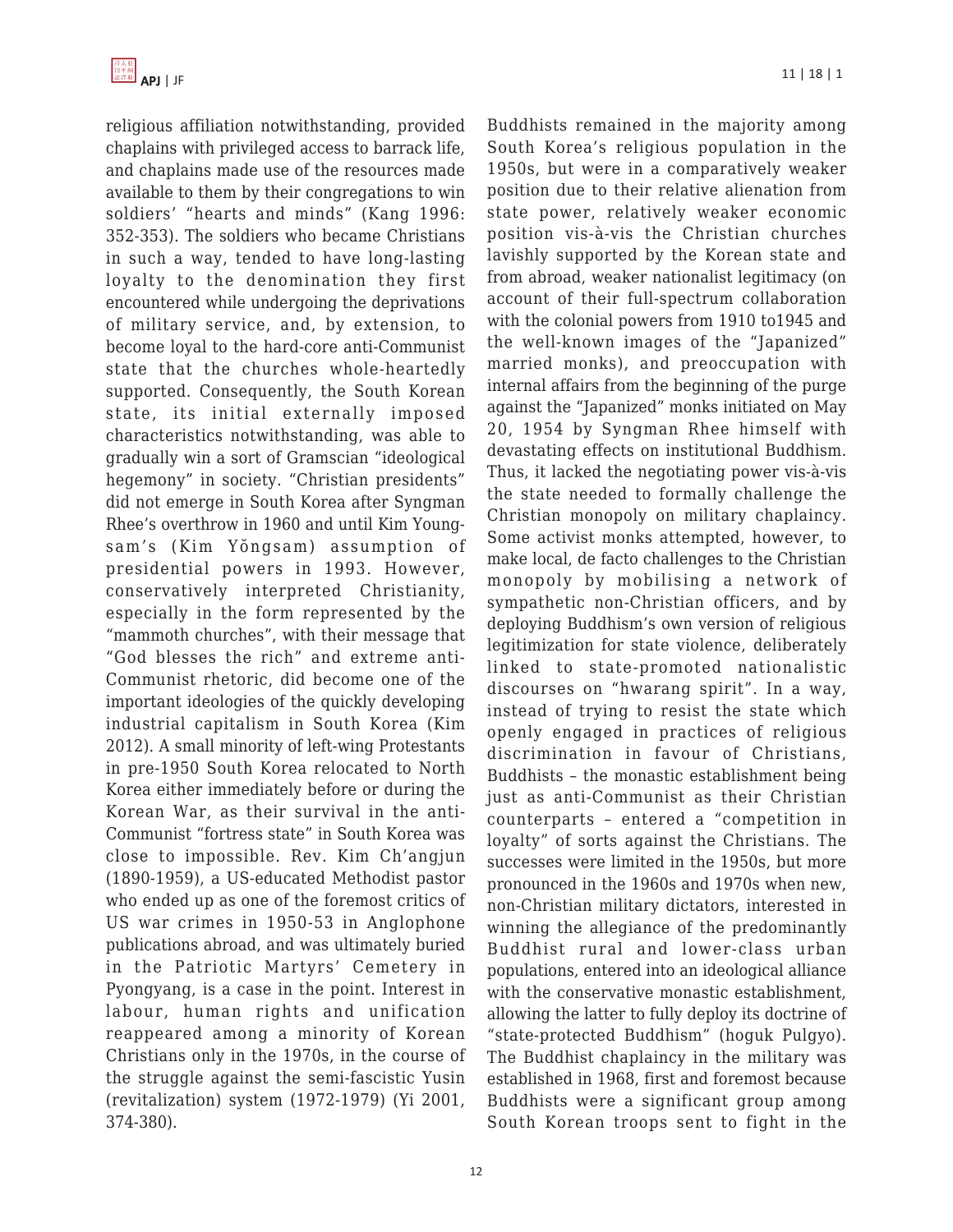Vietnam War after 1966. It was calculated that Buddhist chaplains would "strengthen" their spirit and help them to build some understanding with the largely Buddhist Vietnamese (Hwang 2008: 212-241). For the anti-Communist monastic establishment, any criticism of the Vietnam War and Korean involvement in it was unthinkable. The establishment of Buddhist chaplaincy in the wake of the dispatch of Korean troops to Vietnam was celebrated as an "achievement" in the Buddhist missionary field, indeed as a "milestone" of sorts for contemporary Korean Buddhism (Taehan Pulgyo Chogyejong P'ogyowŏn 1999: 234).

The dominant paradigm of anti-Communism and "state-protective Buddhism" was challenged only by minjung ("People's") Buddhist activists in the 1980s, but even then, the legitimacy of the Buddhist chaplaincy in the military was rarely, if ever, questioned (Jorgensen 2010). While it was widely recognized that, as a matter of principle, Buddhists should totally abstain from bad karma-generating violence, even the minjung monks approved of "altruistic violence" ("for the purpose of saving other sentient beings"), and were perhaps too nationalistic to question the very institute of the national army – as opposed to the obviously "anti-national", USAdependant military dictatorship (Jorgensen 2010). Thus, not unlike mainstream Catholics and most Protestant denominations, the majority in the South Korean Buddhist community came to perceive the institute of military chaplaincy as a fully legitimate missionary tool, essential for "competition in the acquisition of believers" since religious loyalties gained in the military by the conscripts in their early twenties tend to stay long (Taehan Pulgyo Chogyejong P'ogyowŏn 2007: 203-205) – without much thought given to the Cold War origins of this institution in South Korea, its ideological underpinning, or its essentially problematic relationship to Buddhism's original teachings on ahimsa (nonviolence).

Vladimir Tikhonov (Korean name Pak Noja): Born in Leningrad (St-Petersburg) in the former USSR (1973) and educated at St-Petersburg State University (MA:1994) and Moscow State University (Ph.D. in ancient Korean history, 1996). Vladimir Tikhonov is a professor at Oslo University in Norway. A specialist in the history of ideas in early modern Korea, he is the author of *[Usŭng](http://www.aladdin.co.kr/shop/wproduct.aspx?isbn=8984311529) [yō'lp'ae ŭi sinhwa](http://www.aladdin.co.kr/shop/wproduct.aspx?isbn=8984311529)* (*The Myth of the Survival of the Fittest*, 2005) and *[Social Darwinism](http://www.amazon.com/dp/9004185038/?tag=theasipacjo0b-20)* [and](http://www.amazon.com/dp/9004185038/?tag=theasipacjo0b-20) [Nationalism in Korea - The Beginnings,](http://www.amazon.com/dp/9004185038/?tag=theasipacjo0b-20) [1883-1910 : Survival as an Ideology of Korean](http://www.amazon.com/dp/9004185038/?tag=theasipacjo0b-20) [Modernity](http://www.amazon.com/dp/9004185038/?tag=theasipacjo0b-20) (Brill, 2010). He is the translator (with O.Miller) of *[Selected Writings of Han](http://www.amazon.com/dp/1905246471/?tag=theasipacjo0b-20) [Yongun: From Social Darwinism to Socialism](http://www.amazon.com/dp/1905246471/?tag=theasipacjo0b-20) [With a Buddhist Face](http://www.amazon.com/dp/1905246471/?tag=theasipacjo0b-20)* (Global Oriental/University of Hawaii Press, 2008) and editor (together with Torkel Brekke) of Buddhism and Violence: Militarism and Buddhism in Modern Asia (Routledge, 2012).

Recommended Citation: Vladimir Tikhonov, "South Korea's Christian Military Chaplaincy in the Korean War - religion as ideology?" The Asia-Pacific Journal, Vol 11 Issue 18, No. 1, May 6, 2013.

## **References:**

Armstrong, Charles, "Surveillance and Punishment in Postliberation North Korea" – positions 3/3 (1995): 695-722.

Armstrong, Charles. The North Korean Revolution, 1945-1950 (Cornell University Press, 2003).

Chin Tŏkkyu. Han'guk Hyŏndae Chŏngch'isa Sasŏl (Introduction into Contemporary Korean Political History) (Seoul: Chisik Sanŏpsa, 2000)

Ch'oe Honghŭi. T'aekwŏndo wa Na (T'aekwŏndo and Me) (Seoul: Taum, 1997), Vol. 1.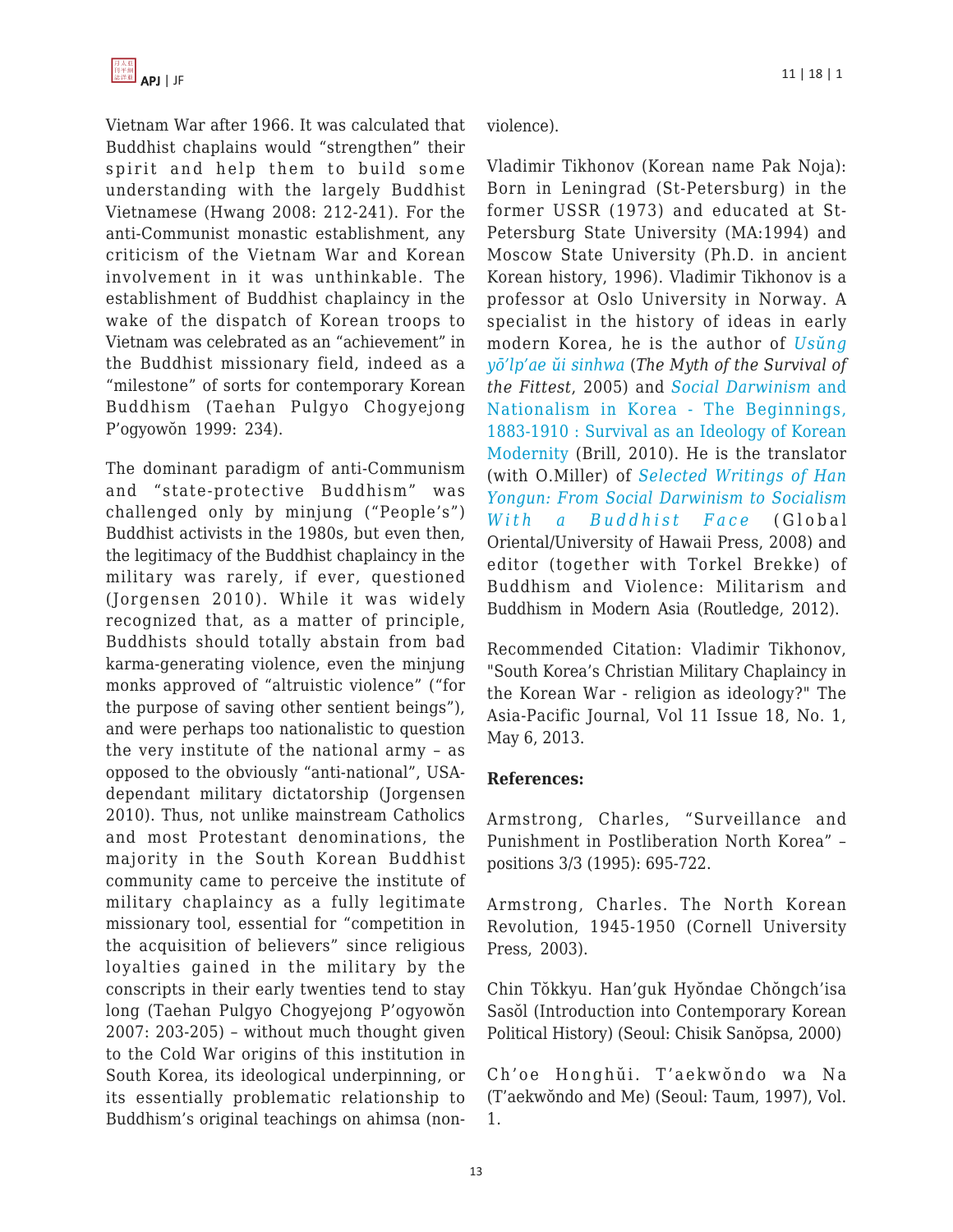Ch'oe Yŏng-ho, "Christian Background in the Early Life of Kim Il-Song" – Asian Survey 26/10 (1986): 1082-1091

Cumings, Bruce. The Origins of the Korean War, Vol.2: The Roaring of the Cataract(Princeton: Princeton University Press, 1990).

Fletcher, William. A Study in S*urvival* : the Church in Russia, 1927-1943 (London: SPCK, 1965)

Grayson, James. ""Christianity and State Shinto in Colonial Korea: A Clash of Nationalisms and Religious Beliefs", - Discus 1/2 (1993): 13-30.

Gunn, Jeremy. Spiritual Weapons: The Cold War and the Forging of an American National Religion (Westport: Greenwood, 2009)

Johnson, Mark. "[Under Fire: Army Chaplains in](http://www.army.mil/article/100572/Under_Fire__Army_Chaplains_in_Korea__1950/) [Korea, 1950](http://www.army.mil/article/100572/Under_Fire__Army_Chaplains_in_Korea__1950/)". April 9, 2013 (accessed on April 11, 2013)

Jorgensen, John. "Minjung Buddhism: A Buddhist Critique of the Status Quo – its History, Philosophy, and Critique" In Jin Y. Park ed., Makers of Modern Korean Buddhism (Albany: State University of New York Press, 2010), pp. 275-313.

Hadden, Jeffrey K. "Toward desacralizing secularization theory" - Social Forces 65 (1987): 587-611.

Haga, Kai Yin Alison, "Rising to the Occasion: The Role of American Missionaries and Korean Pastors in Resisting Communism throughout the Korean War" In Philip E. Muehlenbeck, ed. Religion and the Cold War: A Global Prospective (Vanderbilt University Press, 2012), pp. 88-113

Han Paeho, "Chun kyŏngjaengjŏk kwŏnwijuŭi chibae ŭi tŭngjang kwa pungkoe" (The Emergence and Demise of Semi-Competitive Authoritarian Rule), In Han Paeho ed., Han'guk Hyŏndae Chŏngch'i Ron (On South Korea's Contemporary Politics) (Seoul: Nanam, 1990), Vol. 1.

Han Yongwŏn. Han'guk ŭi Kunbu Chŏngch'i (South Korea's Military Politics) (Seoul: Taewangsa, 1993)

Han'guk Kidokkyo Yŏksa Hakhoe ed., Han'guk Kidokkyo ŭi Yŏksa (The History of Korean Christianity) (Seoul: Han'guk Kidokkyo Yŏksa Yŏn'guso, 2009), Vol. 3.

Hwang Ilmyŏn ed., Pulgyo Kunjongsa (The History of Buddhist Chaplaincy) (Seoul: Sayusu, 2008)

Im Hyebong. Ch'inil Pulgyoron (On Pro-Japanese Buddhism) (Seoul: Minjoksa, 1993), Vols. 1-2

Kang Inch'ŏl, Han'guk Kidokkyo Kyohoe wa Kukka, Simin sahoe (Korean Christian Churches and State, Civil Society) (Seoul: Han'guk Kidokkyo Yŏksa Yŏn'guso, 1996)

Kang Inch'ŏl, Han'guk Kaesingyo wa Pan'gongchuŭi (Korean Protestantism and Anti-Communism) (Seoul: Chungsim, 2006).

Kang Myŏngsuk. Ilche ha Han'guk kidokkyoin tŭr ŭi Sahoe Kyŏngje sasang (The Socio-Economic Ideas of the Korean Protestants during the Japanese Colonial Period) (Seoul: Paeksan Charyowŏn, 1999)

Kim Chae'ung, "Pukhan ŭi kyegŭp chŏngch'aek kwa kyegŭp wigye kujo ŭi hyŏngsŏng (1945-1950)" (The Class Policies and the Formation of Class Hierarchy in North Korea, 1945-1950), - Yŏksa wa Hyŏnsil 85 (2012): 393-432

Kim Chinho, Simin K, Kyohoe rŭl naganda (Citizen K Emerges from the Church) (Seoul: Hyŏn'amsa, 2012).

Kim Kwangsik, Uri ga sara on Han'guk Pulgyo 100 nyŏn (The 100 Years of Modern Korean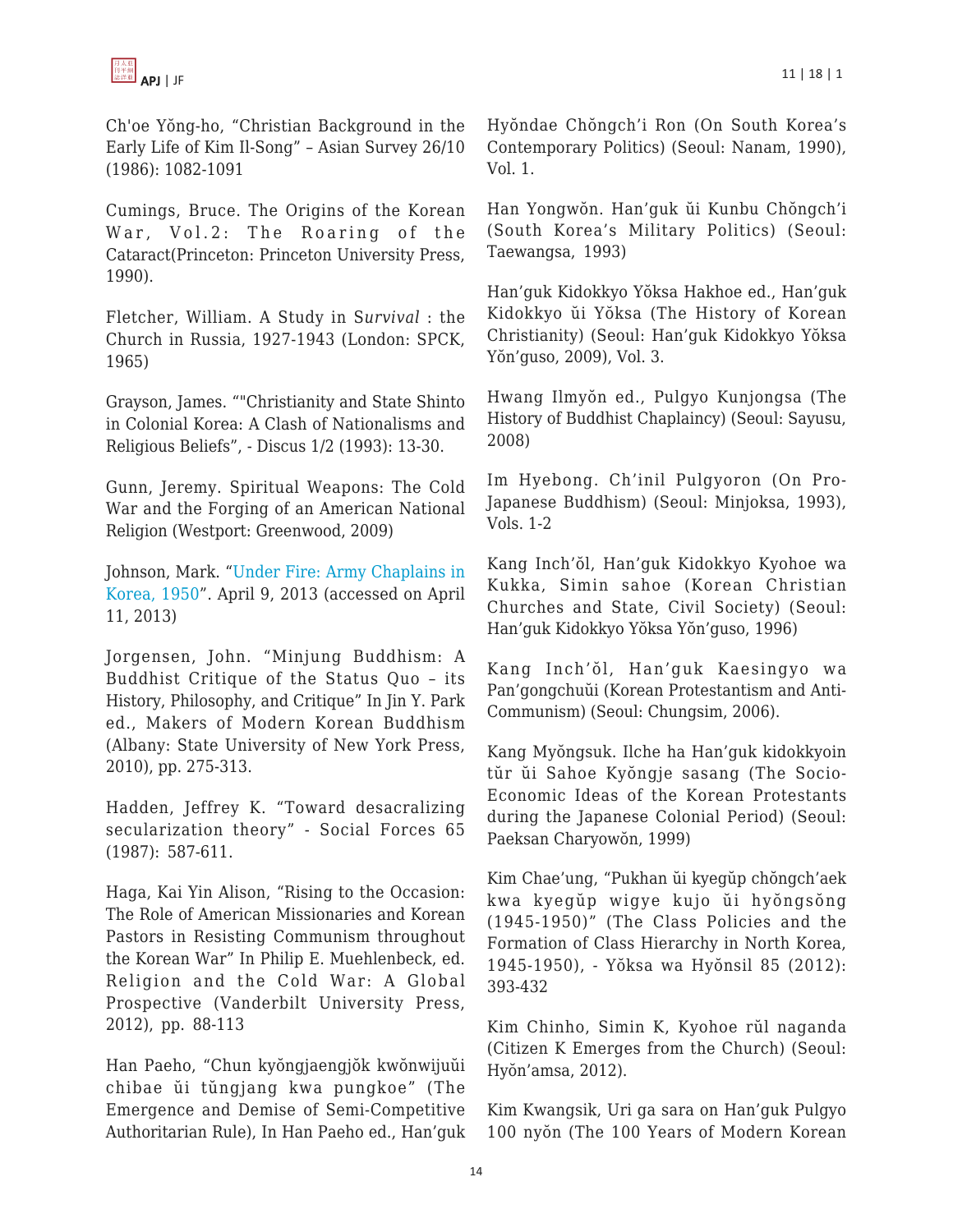

Buddhism we has lived through) (Seoul: Minjoksa, 2000).

Lankov, Andrei. "The Demise of Non-Communist Parties in North Korea (1945–1960)", - Journal of Cold War Studies 3/1 (2001): 103-125.

Lee Chae-jin. A Troubled Peace: US Policy and the Two Koreas (John Hopkins University Press, 2006)

Lee Myoung-Soon, Kang Min-Jung, and Huh Sun, "Causes of Death of Prisoners of War during the Korean War (1950-1953)" - Yonsei Medical Journal 54/2 (2013): 480-488.

Lee, Peter, ed. Sourcebook of Korean Civilization (NY: Columbia University Press, 1993), Vol. 2.

Lee, Timothy. "A Political Factor in the Rise of Protestantism in Korea: Protestantism and the 1919 March First Movement" – Church History 69/1 (2000): 116-142

Moon Seungsook, Militarized Modernity and Gendered Citizenship in South Korea (Duke University Press, 2005).

Pak Myŏngnim, "1950 nyŏndae Han'guk minjujuŭi wa kwŏnwijuŭi" (South Korean Democracy and Authoritarianism in the 1950s) In Yŏksa Munje Yŏn'guso ed., 1950 nyŏndae Nambukhan ŭi Sŏnt'aek kwa Kulchŏl (The Choices and Distortions in South and North Korea in the 1950s) (Seoul: Yŏksa Pip'yŏngsa, 1998), pp. 72-128

Pak Puyŏng, "Yu Sangjong Yebiyŏk Changgun: 'Ŏmŏni pulsim i Hanp'yŏngsaeng kunp'ogyo maejin ŭi him" (Yu Sangjong, a Reserve General: 'My Mother's Buddhist Devotion was the Force beyond my Life-long Commitment to the Buddhist Mission inside the Army), - Pulgyo Sinmun, January 10, 2009

Park, Chang Jin, "The Influence of Small States

upon the Superpowers: United States-South Korean Relations as a Case Study, 1950–53", - World Politics 28/1 (1975): 97-117.

Rhodes, Harry A., and Campbell, Archibald. History of the Korea Mission Presbyterian Church in the USA (NY: United Presbyterian Church in the USA, 1965), Vol. 2.

Sŏ Chungsŏk, "Yi Sŭngman chŏngkwŏn ch'ogi ilminjuŭi wa p'asijŭm" (The Ilminjuŭi Ideology and Fascism in the early Period of Syngman Rhee Rule) In Yŏksa Munje Yŏn'guso ed., 1950 nyŏndae Nambukhan ŭi Sŏnt'aek kwa Kulchŏl (The Choices and Distortions in South and North Korea in the 1950s) (Seoul: Yŏksa Pip'yŏngsa, 1998), pp. 5-72.

Sŏ Chungsŏk, Yi Sŭngman kwa Cheil Konghwaguk (Syngman Rhee and the First Republic) (Seoul: Yŏksa Pip'yŏngsa, 2007)

Taehan Pulgyo Chogyejong Kyoyug'wŏn Purhak Yŏn'guso ed. Han'guk Kŭnhyŏndae Pulgyosa Yŏnp'yo (Chronology of Modern and Contemporary Buddhist History of Korea) (Seoul: Taehan Pulgyo Chogyejong Kyoyug'wŏn, 2005).

Taehan Pulgyo Chogyejong Kyoyug'wŏn Purhak Yŏn'guso ed. Pulgyo Chŏnghwa Undong ŭi Chaejomyŏng (Rethinking the Buddhist Purification Movement) (Seoul: Taehan Pulgyo Chogyejong Kyoyug'wŏn, 2008).

Taehan Pulgyo Chogyejong Kyoyug'wŏn Purhak Yŏn'guso ed. Chogyejong sa: Kŭnhyŏndae P'yŏn (The History of Chogye Order: Modern and Contemporary History) (Seoul: Taehan Pulgyo Chogyejong Kyoyug'wŏn, 2005)

Taehan Pulgyo Chogyejong P'ogyowŏn ed., P'ogyo Pangbŏpnon (On the Buddhist Missionary Methods) (Seoul: Chogyejong Ch'ulp'ansa, 1999), Vol. 1.

Taehan Pulgyo Chogyejong P'ogyowŏn ed. P'ogyo Ihaeron (Buddhist Propagation: Means